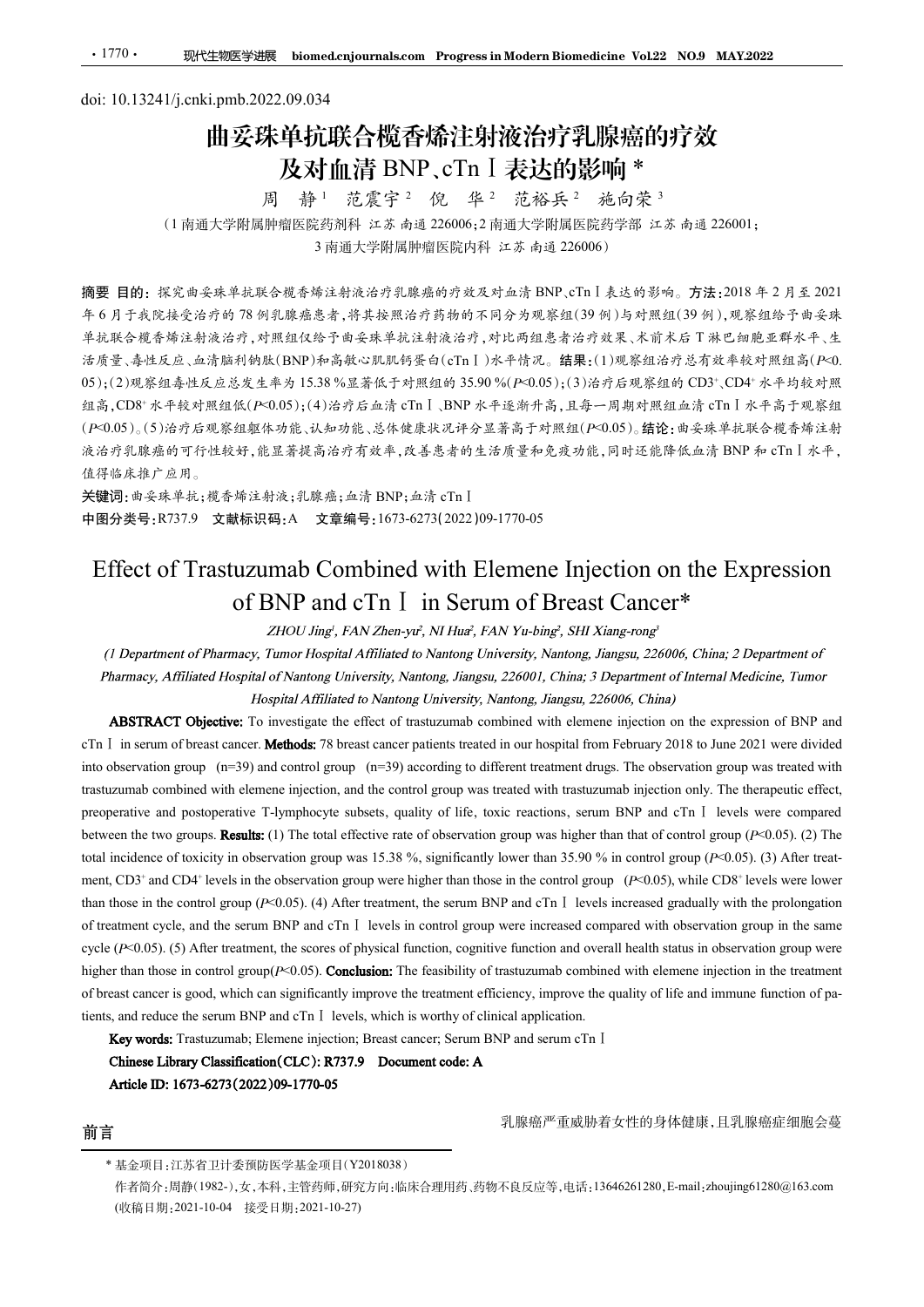延扩散至身体的其他部位,因此对乳腺癌的治疗已成为目前医 疗界关注的热点。近些年,科技发展也在提高药物质量,因此乳 腺癌患者的生存率随之提高,但同时也引起了部分并发症,甚至 Remission, CR)、部分缓解(Partial Remission, PR)、稳定(Stable 导致患者死亡,其中心血管疾病就是一种最为常见的并发症[13]。 乳腺癌的治疗过程引发的心脏毒性是目前临床面临的一个关 键性问题,用于检测心脏毒性的主要指标包括脑利钠肽(Brain 减小幅度≥50%;SD是指所有病灶最大直径与垂直径乘积减 现代生物医学进展 biomed.cnjournals.com Progressin Modern Biomedicine Vol.22 NO.9 MAY.2022 1771.<br><br>延扩散至身体的其他部位,因此对乳腺癌的治疗已成为目前医 1.3 观察指标<br>腺癌患者的生存率随之提高,但同时也引起了部分并发症,甚至 Remission, CR),部分缓解(Partial Remission, PR),稳定(Stable<br>原癌患者死亡,其中心血 cTnI), BNP 主要于心室中形成,是脑钠肽前体的裂解物质, 直径的乘积较以前增大幅度 >25 %,或有新的病灶出现<sup>[9]</sup>。根据 cTnI 则是一种心脏特异性结构蛋白。研究发现[4,5], BNP 和 cTnI 均可作为标志物反映乳腺癌患者心肌是否受到损伤。曲妥珠单 <mark>现性細度学過展 biomed.cnjournals.com Progressin Modern Biomedicine Vol.22 NO.9 MAY2022 - 1771 ·<br>種字散至身体的其他部位、因此对乳腺癌的治疗已成为目前医 -1.3 观察指标<br>好关注的热点。近些年,科技发展也在弱高荷粉质量、IB比乳 -1.3 观察指标<br>整个关注的热点。近些年,科技发展也在高高荷粉质量、IB比乳 -1.3 观察指象 -2 治疗效果比较</mark> 要代生物医学进展 biomed.cnjournals.com Progress in Modern Biomedicine Vol.22 NO.9 MAY.2022<br>延扩散至身体的其他部位,因此对乳腺癌的治疗已成为目前医 1.3 观察指标<br>疗界关注的热点。近些年、科技发展也在提高药物质量,因此乳 1.3.1 两组治疗效果比较 治疗效果包括完全<br>服务患者的生存率随之提高,但同时也引起了部分并发症、甚至 Remission、CR、部分/缓 皮生长因子对肿瘤细胞生长的促进作用;榄香烯注射液则可抑 制肿瘤细胞生长和诱导肿瘤细胞凋亡[6]。目前单独采用曲妥珠 单抗或榄香烯注射液治疗乳腺癌已有相关报道[7],而二者联合 应用于乳腺癌治疗的相关研究则较少。本研究探究了曲妥珠单。患者清晨空腹状态下的静脉血5mL加入抗凝管中,4℃下 抗联合榄香烯注射液治疗乳腺癌的疗效及对血清 BNP、cTn Ⅰ 3000 r/min 离心处理 15 min, 取上清液 100 μL 放入 EP 管中, 表达的影响。

# 1 资料与方法

# 1.1 一般资料

乳腺癌患者,将其按照治疗药物的不同分为观察组(39例)与 离心处理15 min,通过电化学发光法检测血清 BNP 水平。 对照组(39 例)。

# 1.2 干预方法

# 1.3 观察指标

disease, SD)和进展(Progression disease, PD), 判断标准如下: ,BNP 和 cTnI 结果计算各组治疗总有效率,治疗总有效率(%)=(CR+PR)/ 总 1.3.1 两组治疗效果比较 治疗效果包括完全缓解(Complete ern Biomedicine Vol.22 NO.9 MAY.2022 · · 1771 ·<br>1.3 观察指标<br>1.3.1 两组治疗效果比较 治疗效果包括完全缓解(Complete<br>Remission, CR)、部分缓解(Partial Remission, PR)、稳定(Stable<br>disease, SD)和进展(Progression disease, PD),判断标准如下:<br>CR 是指病灶完全消失;PR 是指病灶最大直径与垂 rn Biomedicine Vol.22 NO.9 MAY.2022 · 1771 ·<br>1.3 观察指标<br>1.3.1 两组治疗效果比较 治疗效果包括完全缓解(Complete<br>Remission, CR)、部分缓解(Partial Remission, PR)、稳定(Stable<br>disease, SD)和进展(Progression disease, PD),判断标准如下:<br>CR 是指病灶完全消失;PR 是指病灶最大直径与垂直径的乘 CR 是指病灶完全消失;PR 是指病灶最大直径与垂直径的乘积 rn Biomedicine Vol.22 NO.9 MAY.2022 · 1771 ·<br>1.3 观察指标<br>1.3.1 两组治疗效果比较 治疗效果包括完全缓解(Complete<br>Remission, CR)、部分缓解(Partial Remission, PR)、稳定(Stable<br>disease, SD)和进展(Progression disease, PD), 判断标准如下 :<br>CR 是指病灶完全消失;PR 是指病灶最大直径与垂直径 rn Biomedicine Vol.22 NO.9 MAY.2022 · 1771 ·<br>1.3 观察指标<br>1.3.1 两组治疗效果比较 治疗效果包括完全缓解(Complete<br>Remission, CR)、部分缓解(Partial Remission, PR)、稳定(Stable<br>disease, SD)和进展(Progression disease, PD), 判断标准如下:<br>CR 是指病灶完全消失;PR 是指病灶最大直径与垂直径乘 rn Biomedicine Vol.22 NO.9 MAY.2022 · 1771 ·<br>1.3 观察指标<br>1.3.1 两组治疗效果比较 治疗效果包括完全缓解(Complete<br>Remission, CR)、部分缓解(Partial Remission, PR)、稳定(Stable<br>disease, SD)和进展(Progression disease, PD), 判断标准如下:<br>CR 是指病灶完全消失; PR 是指病灶最大直径与垂直径 患者数。 srn Biomedicine Vol.22 NO.9 MAY.2022 <br>1.3.1 两组治疗效果比较 治疗效果包括完全缓解(Complete Remission, CR)、部分缓解(Partial Remission, PR)、稳定(Stable Remission, CR)、部分缓解(Partial Remission, PR)、稳定(Stable Remission, CR)、部分缓解(Partial Remission, P 1.13.1 兩組市 Volaz No.5 man.19922<br>
1.3.1 两组治疗效果比较 治疗效果包括完全缓解(Complete Remission, CR)、部分缓解(Partial Remission, PR)、稳定(Stable Remission, CR)、部分缓解(Partial Remission, PR)、稳定(Stable disease, SD)和进展(Progression disease, PD)、判断标准如 1.3 观察指标<br>
1.3.1 两组治疗效果比较 治疗效果包括完全缓解(Complete<br>
Remission, CR)、部分缓解(Partial Remission, PR)、稳定(Stable<br>
Remission, CR)、部分缓解(Partial Remission, PR)、稳定(Stable<br>
disease, SD)和进展(Progression disease, PD), 判断标准如下:<br>
CR 是指病灶完全消失;;; New Franch 7 x x x = " in a state and a complement of Relation (R), 部分缓解 (Partial Remission, CR), 部分缓解 (Partial Remission, PR), 稳定 (Stable<br>disease, SD)和进展 (Progression disease, PD), 判断标准如下:<br>CR 是指病灶完全消失; PR 是指病灶最大直径与垂直径的 5 α 5 07. md/k = cn = dates, 5 ml = cn = dates, 5 ml = cn = dates, 5 ml = cn = dates, 5 ml = dates, 5 ml = dates, 5 ml = dates, 5 ml = dates, 5 ml = dates, 5 ml = dates, 5 ml = dates, 5 ml = dates, 5 ml = dates, 5 ml =

1.3.2 两组毒性反应比较 按照 WHO 抗癌药物急性亚急性 毒性反应分度标准进行评分分度,毒性反应包括恶心、呕吐、口 腔溃疡、血液学毒性和周围神经毒性 5 个方面,分度为 0-Ⅳ度, 其中Ⅱ度以上即为不良反应。

文号:J20180073),初始剂量为 8 mg/kg,随后 6 mg/kg,每 <sup>3</sup> <sup>周</sup> 1.3.3 两组 T 淋巴细胞亚群水平比较 分别于治疗前后采集 试剂盒(购自迈瑞公司)相关说明并通过流式细胞仪(迈瑞公 离心处理 15 min,通过电化学发光法检测血清 BNP 水平。 晨空腹状态下的静脉血 5 mL 加入抗凝管中,<sup>4</sup> ℃<sup>下</sup> 3000 r/min 14.8.7%以前,需要进行的。下降,需要进行的公司,我们的生活质量测定,我们的工作要求,我们会有效率(在工作中工厂的工厂,在进行了公司的工厂,在工厂的工厂,在工厂的公司的公司,也只以上即为不良反应。<br>在专业反应分析准计行评分度,毒性反应因括恶心,呕吐、口气、促使病素,血液学毒性和周围神经毒性与应力分子,有一个时间,因此,以下下降,使用工厂以上即为不良反应。<br>主体反应分离性和周围神经毒性与应由,分别于治疗前后采集中。<br>在中II度以上即 应用 SPSS 22.0,使用(x<sup>±</sup> <sup>s</sup>)示计量资料,采用 <sup>t</sup> 检验,使用

选择 2018年 2月至 2021年 6月于我院接受治疗的 78 例 長 空腹状态下的静脉血 5 mL 加入抗凝管中, 4 ℃下 3000 r/min 1.3.4 两组血清 BNP 水平比较 分别于治疗前后采集患者清

# 1.4 统计学方法

# 2 结果

# 2.1 治疗效果比较

|                                                                                          | 乳脲癌患者,将具按照治打约物的个同分为观祭组(39 例)与                | 离心处理 15 min,迪过电化学发光法检测血清 BNP 水平。                     |
|------------------------------------------------------------------------------------------|----------------------------------------------|------------------------------------------------------|
| 对照组(39例)。                                                                                |                                              | 1.3.5 两组血清 cTn I 水平比较 分别于治疗前后采集患者清                   |
| 纳入标准:(1)入组对象均经病理活检检查提示为乳腺癌 <sup>[8]</sup> ;                                              |                                              | 晨空腹状态下的静脉血 5 mL 加入抗凝管中, 4 ℃下 3000 r/min              |
| (2)HER2 阳性;(3)临床资料完整;(4)均已签署知情同意书。                                                       |                                              | 离心处理 15 min, 通过电化学发光法检测血清 cTn I 水平。                  |
| 排除标准:(1) 具有曲妥珠单抗或榄香烯注射液过敏史;                                                              |                                              | 采用欧洲癌症治疗研究组织制定<br>1.3.6 两组生活质量比较                     |
| (2)合并严重的心脏、肝脏以及肾脏等器官功能衰竭的;(3)精                                                           |                                              | 的生活质量测定量表(QLQ-C30)。该量表共计包含30个条目,                     |
| 神或意识障碍者;(4)不能配合完成本次研究的。                                                                  |                                              | 包括躯体功能等5个方面,其中1分代表"完全没有",2分代                         |
| 1.2 干预方法                                                                                 |                                              | 表 "有一点", 3 分代表以及相当", 4 分代表 " 非常 "。其中功                |
| 对照组患者仅给予曲妥珠单抗注射液治疗, 具体方法如                                                                |                                              | 能领域得分越高,则表明患者的功能状况及生命质量越好 <sup>[10]</sup> 。          |
| 下:静脉滴注曲妥珠单抗注射液(上海罗氏制药有限公司,批准                                                             |                                              | 1.4 统计学方法                                            |
| 文号: J20180073), 初始剂量为 8 mg/kg, 随后 6 mg/kg, 每 3 周                                         |                                              | 应用 SPSS 22.0, 使用(x <sup>+</sup> s)示计量资料, 采用 t 检验, 使用 |
| 给药一次,连续治疗3个疗程。                                                                           |                                              | [n(%)]示计数资料,应用卡方检验, P<0.05 有统计学意义。                   |
|                                                                                          |                                              |                                                      |
| 观察组患者则给予曲妥珠单抗联合榄香烯注射液治疗,具                                                                |                                              |                                                      |
| 体方式如下:在对照组治疗的基础上予以榄香烯注射液(大连                                                              | 2 结果                                         |                                                      |
|                                                                                          |                                              | 2.1 治疗效果比较                                           |
|                                                                                          |                                              | 观察组治疗总有效率较对照组高(P<0.05),如表 1 所示。                      |
|                                                                                          |                                              |                                                      |
|                                                                                          | 表 1 治疗效果比较[例(%)]                             |                                                      |
|                                                                                          | Table 1 Comparison of treatment effect[n(%)] |                                                      |
| 华立金港药业有限公司,国药准字 H10960114)治疗,剂量为<br>4~6 支 / 次, 1 次 /d, 每个周期治疗 3 周, 连续治疗 3 个疗程。<br>Indexs | Observation group( $n=39$ )                  | Control group $(n=39)$                               |
| Complete remission                                                                       | 16(41.03)                                    | 12(30.77)                                            |
| Partial remission                                                                        | 12(30.76)                                    | 9(23.08)                                             |
| Stable disease                                                                           | 9(23.08)                                     | 8(20.51)                                             |
| Progressive disease                                                                      | 2(5.13)                                      | 10(25.64)                                            |
| Total effective rate                                                                     | 28(71.79)*                                   | 21(53.85)                                            |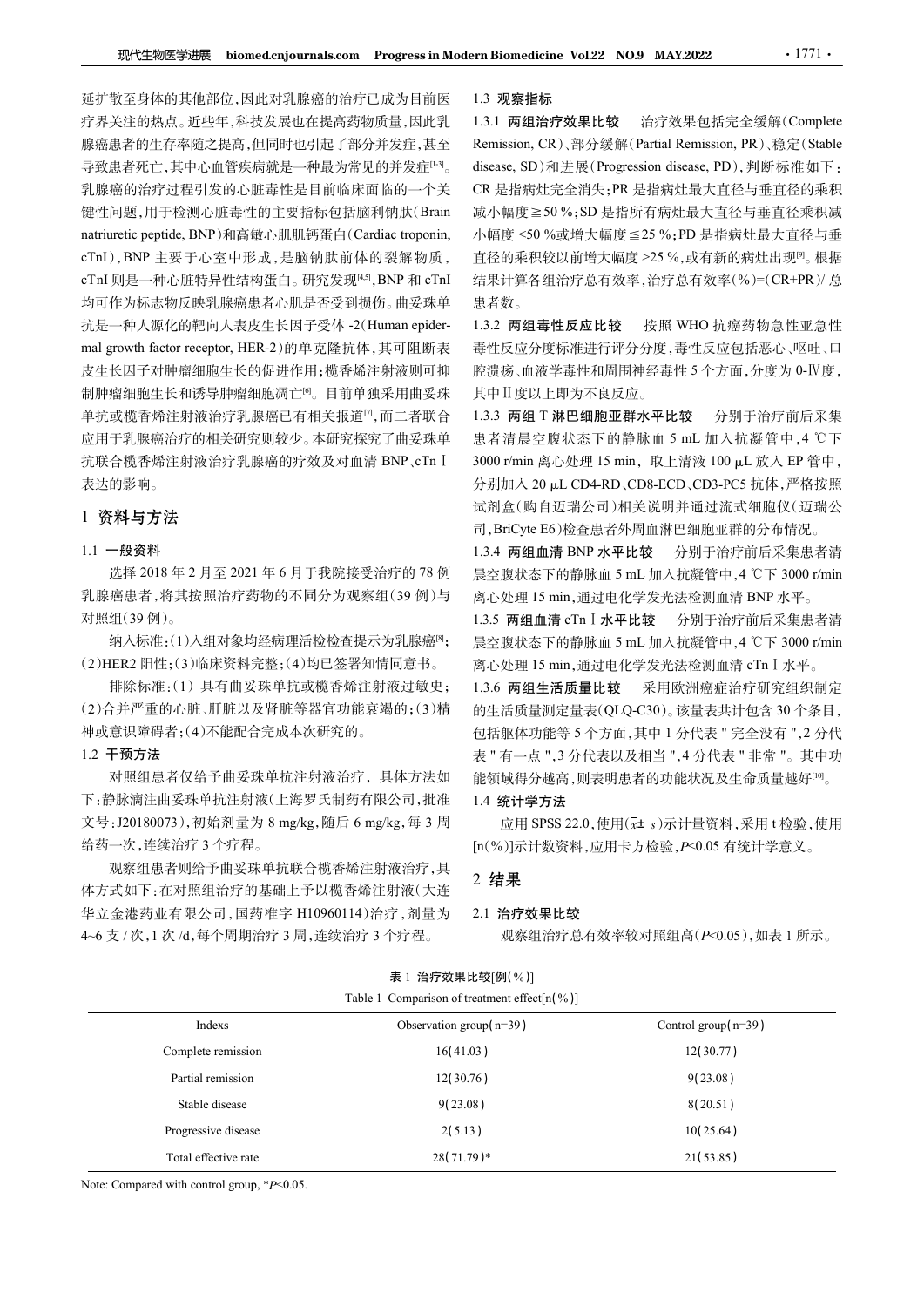# 现代生物医学进展 biomed.cnjournals.com Progress in Modern Biomedicine Vol.22 NO.9 MAY.2022  $.1772.$

# 2.2 毒性反应比较

| $\cdot$ 1772 $\cdot$                        | 现代生物医学进展    |                                 |                                                              | biomed.cnjournals.com Progress in Modern Biomedicine Vol.22 NO.9 MAY.2022 |                           |                             |                                      |  |  |
|---------------------------------------------|-------------|---------------------------------|--------------------------------------------------------------|---------------------------------------------------------------------------|---------------------------|-----------------------------|--------------------------------------|--|--|
| 2.2 毒性反应比较                                  |             |                                 |                                                              |                                                                           | 35.90%(P<0.05),如表 2 所示。   |                             |                                      |  |  |
|                                             |             | 观察组毒性反应总发生率为 15.38 %显著低于对照组的    |                                                              |                                                                           |                           |                             |                                      |  |  |
|                                             |             |                                 |                                                              | 表 2 毒性反应比较[例(%)]                                                          |                           |                             |                                      |  |  |
|                                             |             |                                 |                                                              | Table 2 Comparison of toxicity [n(%)]                                     |                           |                             |                                      |  |  |
| Groups                                      | $\mathbf n$ | Nausea                          | Emesis                                                       | Dental ulcer                                                              | Hematologic<br>toxicities | Peripheral<br>neurotoxicity | Incidence rate                       |  |  |
| Observation group                           | 39          | $\mathfrak{Z}$                  | $\mathbf{1}$                                                 | $\overline{1}$                                                            | $\mathbf{1}$              | $\overline{0}$              | $6(15.38)*$                          |  |  |
| Control group                               | 39          | 6                               | $\mathbf{3}$                                                 | $\mathfrak{Z}$                                                            | 2                         | $\overline{0}$              | 14(35.90)                            |  |  |
| Note: Compared with control group, *P<0.05. |             |                                 |                                                              |                                                                           |                           |                             |                                      |  |  |
|                                             |             |                                 |                                                              |                                                                           |                           |                             |                                      |  |  |
| 2.3 T 淋巴细胞亚群水平比较                            |             | 治疗前两组的 T 淋巴细胞亚群水平无差异(P>0.05);治疗 |                                                              |                                                                           | 组低(P<0.05),如表 3 所示。       |                             | 后观察组的 CD3+、CD4+ 水平均较对照组高, CD8+ 水平较对照 |  |  |
|                                             |             |                                 |                                                              | 表 3 T淋巴细胞亚群水平比较 $(\bar{x}$ ± s)                                           |                           |                             |                                      |  |  |
|                                             |             |                                 |                                                              |                                                                           |                           |                             |                                      |  |  |
|                                             |             |                                 | Table 3 T lymphocyte subsets were compared $(\bar{x} \pm s)$ |                                                                           |                           |                             |                                      |  |  |
|                                             |             |                                 | Observation group(n=39)                                      |                                                                           |                           | Control group $(n=39)$      |                                      |  |  |
| Indexs                                      |             | Prior treatment                 |                                                              | After treatment                                                           | Prior treatment           |                             | After treatment                      |  |  |

| 2.2 毒性反应比较                                                         | 观察组毒性反应总发生率为 15.38 %显著低于对照组的    |                                                                                                                                                                                      | 35.90%( $P<0.05$ ),如表 2 所示。                                                |                             |                      |
|--------------------------------------------------------------------|---------------------------------|--------------------------------------------------------------------------------------------------------------------------------------------------------------------------------------|----------------------------------------------------------------------------|-----------------------------|----------------------|
|                                                                    |                                 | 表 2 毒性反应比较[例(%)]                                                                                                                                                                     |                                                                            |                             |                      |
|                                                                    |                                 | Table 2 Comparison of toxicity $[n(\%)]$                                                                                                                                             |                                                                            |                             |                      |
| Groups                                                             | Nausea<br>$\mathbf n$           | Dental ulcer<br>Emesis                                                                                                                                                               | Hematologic<br>toxicities                                                  | Peripheral<br>neurotoxicity | Incidence rate       |
| Observation group                                                  | 39<br>3                         | $\mathbf{1}$                                                                                                                                                                         |                                                                            | $\bf{0}$                    | $6(15.38)^*$         |
| Control group                                                      | 39<br>6                         | $\mathbf{3}$<br>3                                                                                                                                                                    | 2                                                                          | $\mathbf{0}$                | 14(35.90)            |
| Note: Compared with control group, $*P<0.05$ .<br>2.3 T 淋巴细胞亚群水平比较 | 治疗前两组的 T 淋巴细胞亚群水平无差异(P>0.05);治疗 |                                                                                                                                                                                      | 后观察组的 CD3+、CD4+ 水平均较对照组高, CD8+ 水平较对照<br>组低(P<0.05),如表 3 所示。                |                             |                      |
|                                                                    |                                 | 表 3 T 淋巴细胞亚群水平比较(x+ s)                                                                                                                                                               |                                                                            |                             |                      |
|                                                                    |                                 | Table 3 T lymphocyte subsets were compared $(\bar{x} \pm s)$                                                                                                                         |                                                                            |                             |                      |
| Indexs                                                             |                                 | Observation group $(n=39)$                                                                                                                                                           | Control group $(n=39)$                                                     |                             |                      |
|                                                                    | Prior treatment                 | After treatment                                                                                                                                                                      | Prior treatment                                                            |                             | After treatment      |
| $CD3+/9/6$                                                         | $62.94 \pm 2.23$                | $68.18 \pm 2.32**$                                                                                                                                                                   | $63.29 \pm 6.34$                                                           |                             | $63.04 \pm 5.12$     |
| $CD4^{+/9}/6$                                                      | 34.54± 4.23                     | 39.19± 3.23**                                                                                                                                                                        | 34.12± 3.09                                                                |                             | $33.53 \pm 1.32$     |
| $CD8^{+/9/6}$                                                      | $30.39 \pm 4.11$                | $25.23 \pm 2.01**$                                                                                                                                                                   | $30.20 \pm 3.16$                                                           |                             | 28.02± 1.34          |
| 2.4 血清 BNP 水平比较                                                    | 观察组与对照组患者化疗前血清 BNP 水平比较无差异      | Note: Compared with control group, *P<0.05; Compared with same group before treatment, #P<0.05.<br>表 4 血清 BNP 水平比较(x+ s)<br>Table 4 Comparison of serum BNP levels $(\bar{x} \pm s)$ | (P>0.05)。治疗后血清 BNP 水平逐渐升高,且每一周期对照组<br>血清 BNP 水平高于观察组 (P<0.05), 如表 4 所示。    |                             |                      |
| Groups                                                             | Prior treatment                 | 1 cycle of treatment                                                                                                                                                                 | 2 cycle of treatment                                                       |                             | 3 cycle of treatment |
| Observation group( $n=39$ )                                        | $2.67 \pm 0.32$                 | $3.10 \pm 0.63$                                                                                                                                                                      | $3.47 \pm 0.72$                                                            |                             | $4.02 \pm 0.21$      |
| Control group $(n=39)$                                             | $2.72 \pm 0.48$                 | $3.58 \pm 0.88*$                                                                                                                                                                     | $4.49 \pm 0.94*$                                                           |                             | $5.84 \pm 1.45*$     |
| Note: Compared with control group, $*P<0.05$ .                     |                                 |                                                                                                                                                                                      |                                                                            |                             |                      |
| 2.5 两组血清 cTn I 水平比较                                                | 观察组与对照组患者化疗前血清 cTn I 水平比较无差异    |                                                                                                                                                                                      | (P>0.05)。治疗后血清 cTn I 水平逐渐升高,且每一周期对照组<br>血清 cTn I 水平高于观察组(P<0.05), 如表 5 所示。 |                             |                      |

# 2.4 血清 BNP 水平比较

# 表 4 血清 BNP 水平比较 $(x \pm s)$

| Table 4 Comparison of serum BNP levels $(x \pm s)$ |  |  |
|----------------------------------------------------|--|--|
|                                                    |  |  |

| $CD8^{+/9/6}$                                                                                              | $30.39 \pm 4.11$                                                              | $25.23 \pm 2.01**$                                                                        | $30.20 \pm 3.16$                  | $28.02 \pm 1.34$                        |
|------------------------------------------------------------------------------------------------------------|-------------------------------------------------------------------------------|-------------------------------------------------------------------------------------------|-----------------------------------|-----------------------------------------|
| Note: Compared with control group, *P<0.05; Compared with same group before treatment, $\frac{*p}{0.05}$ . |                                                                               |                                                                                           |                                   |                                         |
| 2.4 血清 BNP 水平比较                                                                                            |                                                                               |                                                                                           |                                   | (P>0.05)。治疗后血清 BNP 水平逐渐升高,且每一周期对照组      |
| 观察组与对照组患者化疗前血清 BNP 水平比较无差异                                                                                 |                                                                               |                                                                                           | 血清 BNP 水平高于观察组 (P<0.05), 如表 4 所示。 |                                         |
|                                                                                                            |                                                                               | 表 4 血清 BNP 水平比较(x+ s)                                                                     |                                   |                                         |
|                                                                                                            |                                                                               | Table 4 Comparison of serum BNP levels( $\bar{x}$ ± s)                                    |                                   |                                         |
| Groups                                                                                                     | 1 cycle of treatment<br>Prior treatment<br>$2.67 \pm 0.32$<br>$3.10 \pm 0.63$ |                                                                                           | 2 cycle of treatment              | 3 cycle of treatment<br>$4.02 \pm 0.21$ |
| Observation group( $n=39$ )                                                                                |                                                                               |                                                                                           | $3.47 \pm 0.72$                   |                                         |
| Control group $(n=39)$                                                                                     | $2.72 \pm 0.48$                                                               | $3.58 \pm 0.88^*$                                                                         | $4.49 \pm 0.94*$                  | $5.84 \pm 1.45*$                        |
| 2.5 两组血清 cTn I 水平比较<br>观察组与对照组患者化疗前血清 cTn I 水平比较无差异                                                        |                                                                               | 表 5 血清 cTn I 水平比较 $(x + s)$<br>Table 5 Comparison of serum cTn I levels $(\bar{x} \pm s)$ | 血清 cTn I 水平高于观察组(P<0.05),如表 5 所示。 | (P>0.05)。治疗后血清 cTn I 水平逐渐升高,且每一周期对照组    |
| Groups                                                                                                     | Prior treatment<br>1 cycle of treatment                                       |                                                                                           | 2 cycle of treatment              | 3 cycle of treatment                    |
| Observation group(n=39)                                                                                    | $1.27 \pm 0.32$                                                               | $2.13 \pm 0.22$                                                                           | $2.56 \pm 0.90$                   | $3.11 \pm 0.56$                         |
| Control group $(n=39)$                                                                                     | $1.32 \pm 0.48$                                                               | $2.98 \pm 0.34*$                                                                          | $4.76 \pm 0.35^*$                 | $5.73 \pm 1.28$ *                       |
| Note: Compared with control group, *P<0.05.                                                                |                                                                               |                                                                                           |                                   |                                         |
| 2.6 两组生活质量比较                                                                                               |                                                                               |                                                                                           |                                   | 乳腺癌作为一种恶性肿瘤,其临床发病率较高,在发病初               |
| 治疗前两组的生活质量无差异(P>0.05);治疗后,两组躯                                                                              |                                                                               |                                                                                           |                                   | 期,患者身体无显著临床症状,而随着疾病的不断发展,能准确            |
| 体功能、认知功能、总体健康状况评分较治疗前显著升高;且治                                                                               |                                                                               |                                                                                           |                                   | 确诊时已至中晚期,延误了最佳治疗时间[1-13]。当乳腺癌发展到        |
| 房户证炭如DLL投信设入且黄宜工进取组(n/0.05) 茄圭(皖宁)                                                                         |                                                                               |                                                                                           |                                   | 咯地哇 肺病如防屈己 计尽式筛索进用处轨险眩声吐 巴弥市            |

# 2.5 两组血清 cTnⅠ水平比较

| 表 5 血清 cTn I 水平比较 $(x \pm s)$ |
|-------------------------------|
|-------------------------------|

| able 5 Comparison of serum cTn I levels $(x \pm s)$ |  |  |
|-----------------------------------------------------|--|--|
|-----------------------------------------------------|--|--|

| Groups                      | Prior treatment | 1 cycle of treatment | 2 cycle of treatment | 3 cycle of treatment |
|-----------------------------|-----------------|----------------------|----------------------|----------------------|
| Observation group( $n=39$ ) | $1.27 \pm 0.32$ | $2.13 \pm 0.22$      | $2.56 \pm 0.90$      | $3.11 \pm 0.56$      |
| Control group $(n=39)$      | $1.32 \pm 0.48$ | $2.98 \pm 0.34*$     | $4.76 \pm 0.35^*$    | $5.73 \pm 1.28^*$    |

# 2.6 两组生活质量比较

治疗前两组的生活质量无差异(P>0.05);治疗后,两组躯 体功能、认知功能、总体健康状况评分较治疗前显著升高;且治 疗后观察组以上指标评分显著高于对照组(P<0.05),如表 6 所示。

乳腺癌作为一种恶性肿瘤,其临床发病率较高,在发病初 期,患者身体无显著临床症状,而随着疾病的不断发展,能准确 确诊时已至中晚期,延误了最佳治疗时间[11-13]。当乳腺癌发展到 晚期时,肿瘤细胞便已入侵至腋窝淋巴结和胸壁皮肤,导致皮 下和皮内淋巴管堵塞,出现淋巴结性水肿,部分肿瘤细胞还可 能经血液转移至淋巴结、大脑、肺部以及肝脏等重要组织和器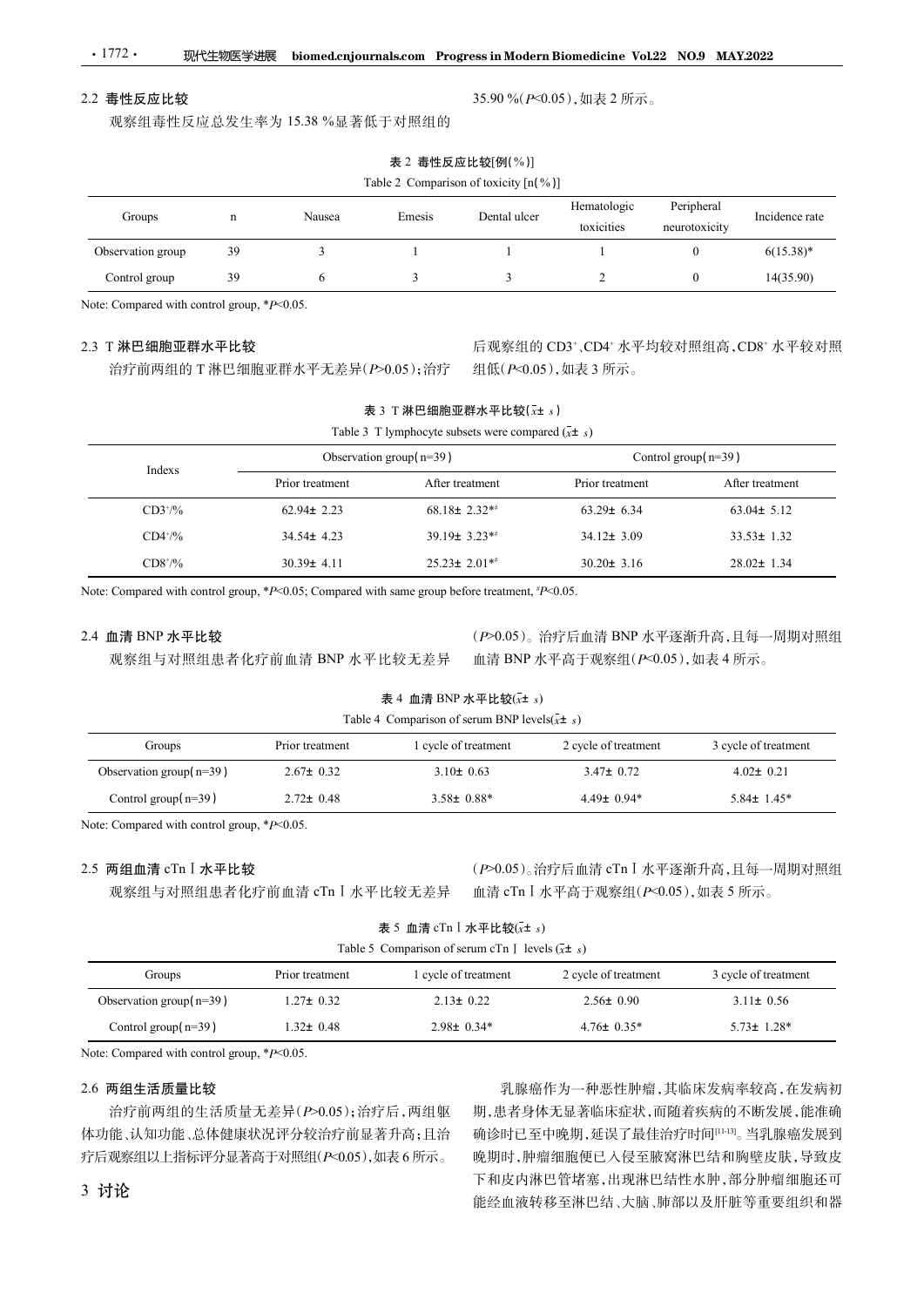|                                                                                                       |                                    | 表 6 生活质量比较 $(\bar{x}$ ± s) | Table 6 Comparison of quality of life $(x \pm s)$ |                  |                                                  |
|-------------------------------------------------------------------------------------------------------|------------------------------------|----------------------------|---------------------------------------------------|------------------|--------------------------------------------------|
|                                                                                                       | Observation group $(n=39)$         |                            | Control group(n=39)                               |                  |                                                  |
| Indexs                                                                                                | Prior treatment<br>After treatment |                            |                                                   | Prior treatment  | After treatment                                  |
| Physical function                                                                                     | $51.67 \pm 3.32$                   | $67.10\pm 4.63**$          |                                                   | $51.76 \pm 2.48$ | $55.65 \pm 5.33$                                 |
| Role physical                                                                                         | $52.09 \pm 5.48$                   | $53.58 \pm 5.88$           |                                                   | $52.89 \pm 7.45$ | $55.71 \pm 5.02$                                 |
| Cognitive function                                                                                    | $63.67 \pm 3.52$                   | $74.21 \pm 8.61$ **        |                                                   | $63.83 \pm 3.07$ | $66.33 \pm 4.90$                                 |
| <b>Emotional</b> function                                                                             | $57.53 \pm 4.40$                   | $60.95 \pm 6.71$           |                                                   | $57.78 \pm 6.45$ | 59.71 $\pm$ 8.03                                 |
| Social function                                                                                       | $53.11 \pm 7.40$                   | 57.37± 8.98                |                                                   | $53.33 \pm 5.56$ | $55.36 \pm 4.82$                                 |
|                                                                                                       |                                    |                            |                                                   |                  |                                                  |
| General health                                                                                        | $51.74 \pm 6.54$                   | 65.17± 7.94**              |                                                   | $52.88 \pm 4.22$ | $55.60 \pm 6.21$                                 |
| Note: Compared with control group, $*P<0.05$ ; Compared with same group before treatment, $*P<0.05$ . |                                    |                            |                                                   |                  |                                                  |
| 官,对患者生命安全造成了极其严重的威胁[14,15]。曲妥珠单抗当                                                                     |                                    |                            |                                                   |                  | 功能最为有效的非侵入性生化指标。Rickard AG 等人 <sup>[90</sup> 结果也 |
| 前已被大量用于乳腺癌的治疗,且发现该单抗可降低癌症的复                                                                           |                                    |                            |                                                   |                  | 表明,乳腺癌患者的 BNP 水平会在药物治疗期间异常升高,而                   |
| 发、侵袭以及转移吗。榄香烯是从传统中药姜科植物温郁金中                                                                           |                                    |                            |                                                   |                  | 这就可能与心室功能受损相关,且 BNP 的水平越高,患者在治                   |
|                                                                                                       |                                    |                            |                                                   |                  |                                                  |
| 提取所得的一种广谱抗肿瘤化合物。近些年发现榄香烯具有抗                                                                           |                                    |                            |                                                   |                  | 疗后发生心脏毒性的危险性也就越大。因此曲妥珠单抗联合榄                      |
| 癌作用,此外,榄香烯还可有效增强细胞免疫功能,且不会对骨                                                                          |                                    |                            |                                                   |                  | 香烯治疗具有一定的抗毒性作用,提高患者免疫,因此二者联                      |
| 髓、肝肾等出现不良影响,能保证治疗的顺利进行。目前国内已                                                                          |                                    |                            |                                                   |                  | 合治疗乳腺癌不会对患者的心脏产生较大毒性。此外,本研究                      |
| 有关于曲妥珠单抗在治疗癌症方面取得疗效的相关报道[17,18],                                                                      |                                    |                            |                                                   |                  | 还发现,治疗前两组的生活质量无差异,治疗后,两组躯体功                      |
| 然而关于曲妥珠单抗联合榄香烯治疗乳腺癌的报道则相对较少。                                                                          |                                    |                            |                                                   |                  | 能、认知功能、总体健康状况评分较治疗前显著升高;且治疗后                     |
|                                                                                                       | 在本研究中, 观察组治疗总有效率高于对照组; 毒性反应        |                            |                                                   |                  | 观察组高于对照组。这一结果可能与曲妥珠单抗联合榄香烯治                      |
| 总发生率低于对照组。这一结果与 Cai DY <sup>[19]</sup> 等人以及黄芬 <sup>[20]</sup> 等                                       |                                    |                            |                                                   |                  | 疗能够有效逆转乳腺肿瘤细胞的耐药性、降低细胞毒性以及有                      |
|                                                                                                       |                                    |                            |                                                   | 效提高患者机体免疫力有关。    |                                                  |
|                                                                                                       |                                    |                            |                                                   |                  | 通过对曲妥珠单抗联合榄香烯治疗乳腺癌的研究结果可                         |
|                                                                                                       |                                    |                            |                                                   |                  | 看出,曲妥珠单抗联合榄香烯治疗乳腺癌治疗与仅采用曲妥珠                      |
| 人的结果具有一致性。进一步分析可知:曲妥珠单抗与 HER-2<br>的细胞外部位选择性的结合, 阻断人表皮因子于 HER-2 上的<br>附着,进而对于癌细胞生长产生阻断作用,与此同时,将会刺激     |                                    |                            |                                                   |                  |                                                  |

表 6 生活质量比较 $(\bar{x}$ ± s)

在本研究中,观察组治疗总有效率高于对照组;毒性反应 人的结果具有一致性。进一步分析可知:曲妥珠单抗与 HER-2 的细胞外部位选择性的结合,阻断人表皮因子于 HER-2 上的 附着,进而对于癌细胞生长产生阻断作用,与此同时,将会刺激 身体免疫细胞摧毁癌细胞。而榄香烯通过作用于肿瘤细胞分裂 期,抑制细胞增殖,促进细胞凋亡,进而达到抗肿瘤的目的。此 外,榄香烯可升高白细胞,提高机体免疫功能,降低患者毒性反 应。二者联合可显著提高疾病有效率,并降低毒性反应[21,2];治 疗前两组的 T 淋巴细胞亚群水平无差异。治疗后观察组的 CD3+、CD4+ 水平均高于对照组, CD8+ 水平低于对照组。 这—结 妥坏甲抗治疗可能 果与杜小梅等人[23]以及 Zhai B[24]等人的结果具有一致性,即 <sup>T</sup> 淋巴细胞亚群水平高于对照组。分析其原因可能是:榄香烯可 有效激活大量的细胞毒性 T 淋巴细胞,使其分泌较多的细胞因 子,促进巨噬细胞和其他一些抗原呈递细胞发生活化反应,增 强 T 淋巴细胞 R-DNA 的转录活性,起到调节机体免疫功能的 效果,对乳腺癌肿瘤细胞起到较大的杀伤作用[25];治疗后血清 BNP 和 cTnⅠ水平逐渐升高,且每一周期对照组患者血清 BNP <sup>和</sup> cTnⅠ水平较观察组显著升高,这一结果与 Zhai B 等人[26]<sup>的</sup> 报道具有一致性。分析原因可知:cTnT 和 cTnI 具有较好的心 肌特异性,cTnI 的心肌特异性为 40 %,cTnT 的心肌特异性仅 <sup>有</sup> 20 %,当心肌受到损伤时,肌钙蛋白均会被逐渐释放到血液 中去 『<sup>7]</sup>。cTnI 可有效的预测抗肿瘤药物治疗所引起的心脏毒 - <sup>果</sup>忱 性,其原因可能为 cTnI 的分子量较小且其释放机制存在特异 性[28]。当心脏负荷和心室压力不断增加时,BNP 释放水平会增 加,而该物质可有效反映心肌损伤程度。心肌损伤将会引发心 [1] Jafari SH, Saadatpour Z, Salmaninejad A, et al. Breast cancer 室重塑,在增加心室压力的基础上促进 BNP 分泌<sup>[29]</sup>。BNP 水平 quagnosis: imaging techniques and particle are distributed by the set of the<br>对于反映力,经功能具有特易力能是地点是当场的硬度更大,就 对于反映左心室功能具有特异性,是当前检测乳腺癌患者心脏 rnysiol, 2018, 253(/): 5200-5213<br>[2] 崔志超, 周立芝, 马杰, 等. 乳腺癌患者新辅助化疗后 ER, PR,

通过对曲妥珠单抗联合榄香烯治疗乳腺癌的研究结果可 看出,曲妥珠单抗联合榄香烯治疗乳腺癌治疗与仅采用曲妥珠 单抗治疗方案相比具有突出的优势。无论是有关治疗效果、T 淋巴细胞亚群水平、患者的生活质量、药物的毒性反应,还是有 关血清 BNP 和 cTn I 水平变化, 曲妥珠单抗联合榄香烯治疗 均可有效提高治疗有效率,显著改善患者的生活质量和免疫功 能,降低药物毒性和血清 BNP、cTnⅠ的水平。虽然单独采用曲 妥珠单抗治疗可能会导致患者出现高血压、胃肠道穿孔和动脉 血栓形成等不良反应,但联合榄香烯则可有效降低不良反应的 发生率。因此,可以认为曲妥珠单抗联合榄香烯治疗乳腺癌是 有效且安全的,具有广阔的应用前景。目前,国内外关于曲妥珠 单抗联合榄香烯治疗乳腺癌的临床试验仍在进行中,曲妥珠单 抗联合榄香烯的最佳剂量及其对乳腺癌患者的临床效果还需 新的试验结果证明,其用于乳腺癌的长期治疗效果也有待于更 深层次的研究。 人工。<br>"我有效提高治疗有效率,显著改善机构、原始率,而且不能是相信的,除低药物,在此一般,降低药物,有效提高,使用血清 BNP、CL I 的水平。虽然单独采用曲度,降低药疗可能会导致患者出现高血压、胃肠道穿孔和动脉,能采集中抗治疗可能会导致患者出现高血压、胃肠道穿孔和动脉,血栓形成等不良反应,但联合榄香烯则可有效降不良反应的,使于国际公务部分,以及中心性的,应急、直接不同的应用和关系单抗联合物,而且内外关于曲妥珠单位,因为并行,因为由 有双距阿印石双平,亚有双音乐器有的工作风量标准后, Biog 血液, Biog 血管, Biog 血管, Biog 血管, Biog 主管, Biog 音 Siog 21 自由<br>管体药疗疗能会导致患者出现高血压、胃肠道穿孔 和动脉<br>- 单抗治疗可能会导致患者出现高血压、胃肠道穿孔和动脉, Biog等不良反应,但联合榄香烯则可有效降低不良反应的, Biog、不良反应, Biog、有机器和机器, Biog 有效降低不良反应的, Bi Physiol, 2018, 233(7): 5200-5213 安珠甲抗治疗、服務・事務・最初の開閉所、情防道販売、開閉所、開閉、血栓形成等不良反应、但联合機管絡制可有效降低不良反应、可以、有机构化疗、原因、有机构化疗、原因、有机构化疗、原因、有机构化疗、原因、 有机构化疗、原因、有机构化疗、原因、有机构化疗、原因、有机构化疗、原因、有机构化疗、原因、同时以降合物和机构化疗、原因、同时以下,并且进行制度和机构的试验结果证明,其用于乳腺癌的长期治疗效果也有一种机构的试验结果证明,其用于乳腺癌的长期治疗

总之,曲妥珠单抗联合榄香烯注射液治疗乳腺癌的可行性 较好,能显著提高治疗有效率,改善患者的生活质量和免疫功 能,同时还能降低血清 BNP 和 cTn I 水平, 值得临床推广应 用。此外,曲妥珠单抗治疗乳腺癌在经济学方面不具有成本效 果优势,曲妥珠单抗的费用较高,在制定临床决策时,应充分考 虑治疗方案的经济性。

# 参 考 文 献(References)

- diagnosis: Imaging techniques and biochemical markers [J]. J Cell
-